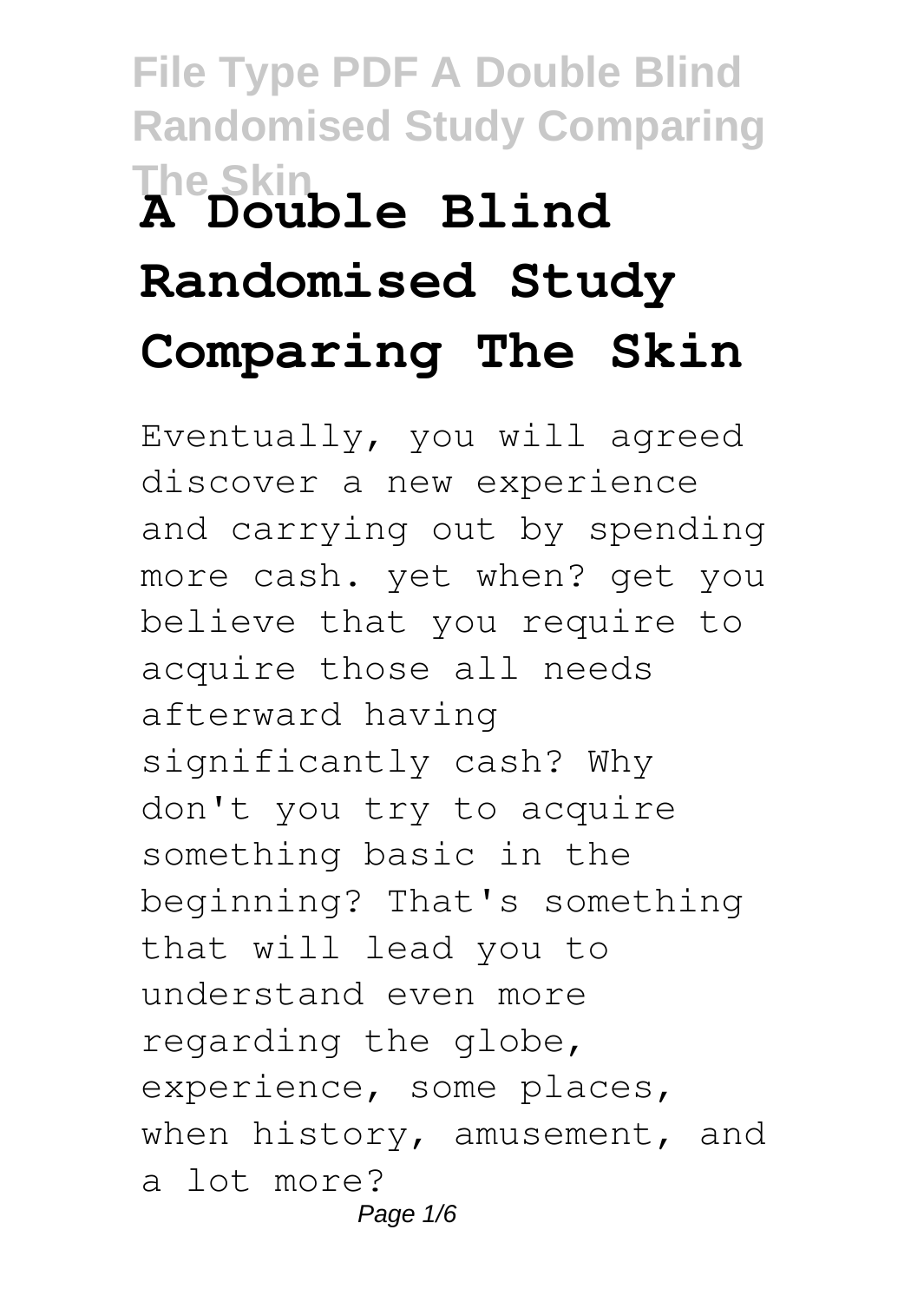**File Type PDF A Double Blind Randomised Study Comparing The Skin**

It is your completely own get older to enactment reviewing habit. in the midst of guides you could enjoy now is **a double blind randomised study comparing the skin** below.

Free ebook download sites: – They say that books are one's best friend, and with one in their hand they become oblivious to the world. While With advancement in technology we are slowly doing away with the need of a paperback and entering the world of eBooks. Yes, many may argue on the tradition of reading Page 2/6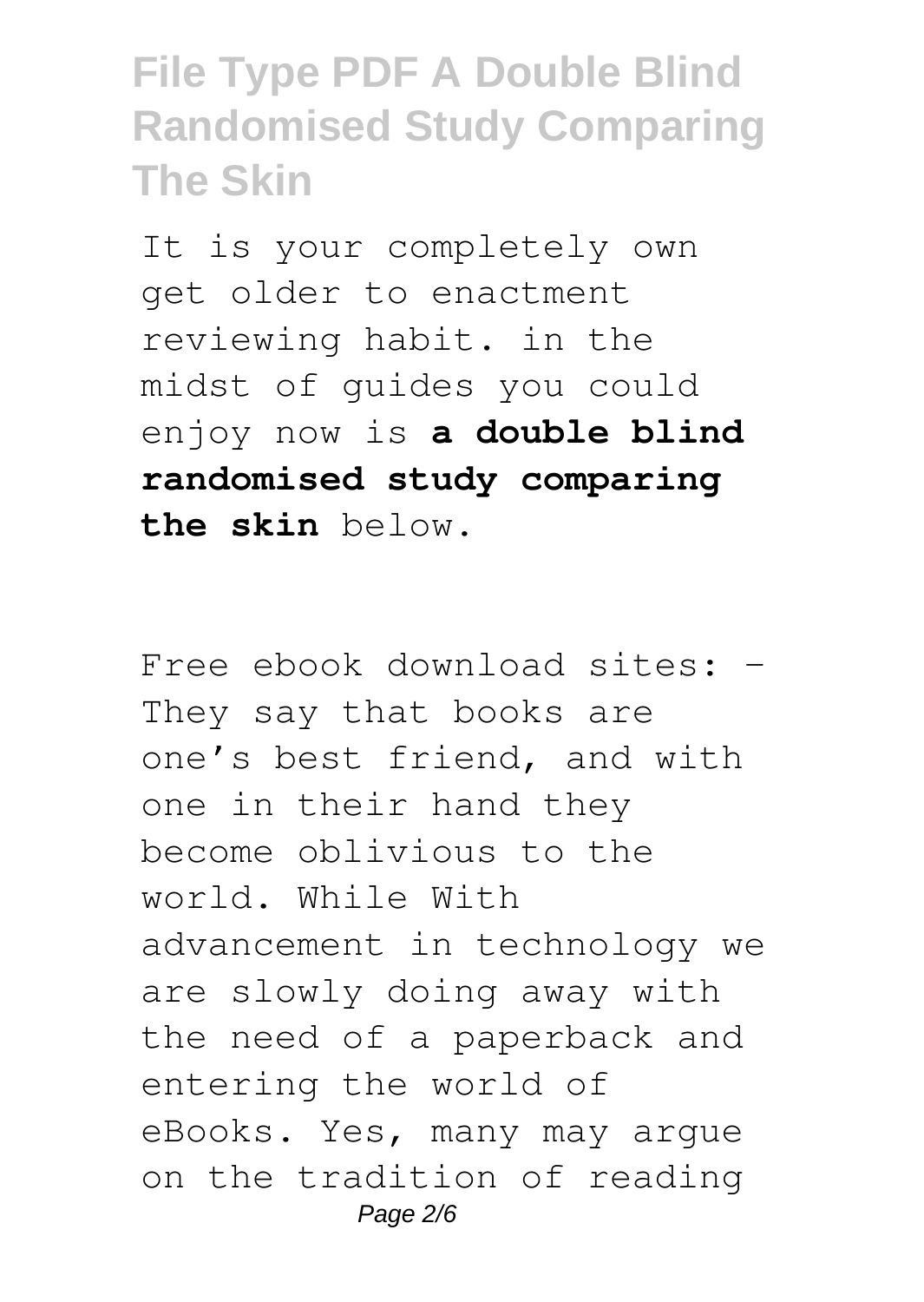**File Type PDF A Double Blind Randomised Study Comparing The Skin** books made of paper, the real feel of it or the unusual smell of the books that make us nostalgic, but the fact is that with the evolution of eBooks we are also saving some trees.

## **A Double Blind Randomised Study**

Methods: In this randomised, double-blind, phase 2 dosefinding study, we compared asundexian 20 mg or 50 mg once daily with apixaban 5 mg twice daily in patients aged 45 years or older with atrial fibrillation, a CHA 2 DS 2-VASc score of at least 2 if male or at least 3 if female, and increased Page 3/6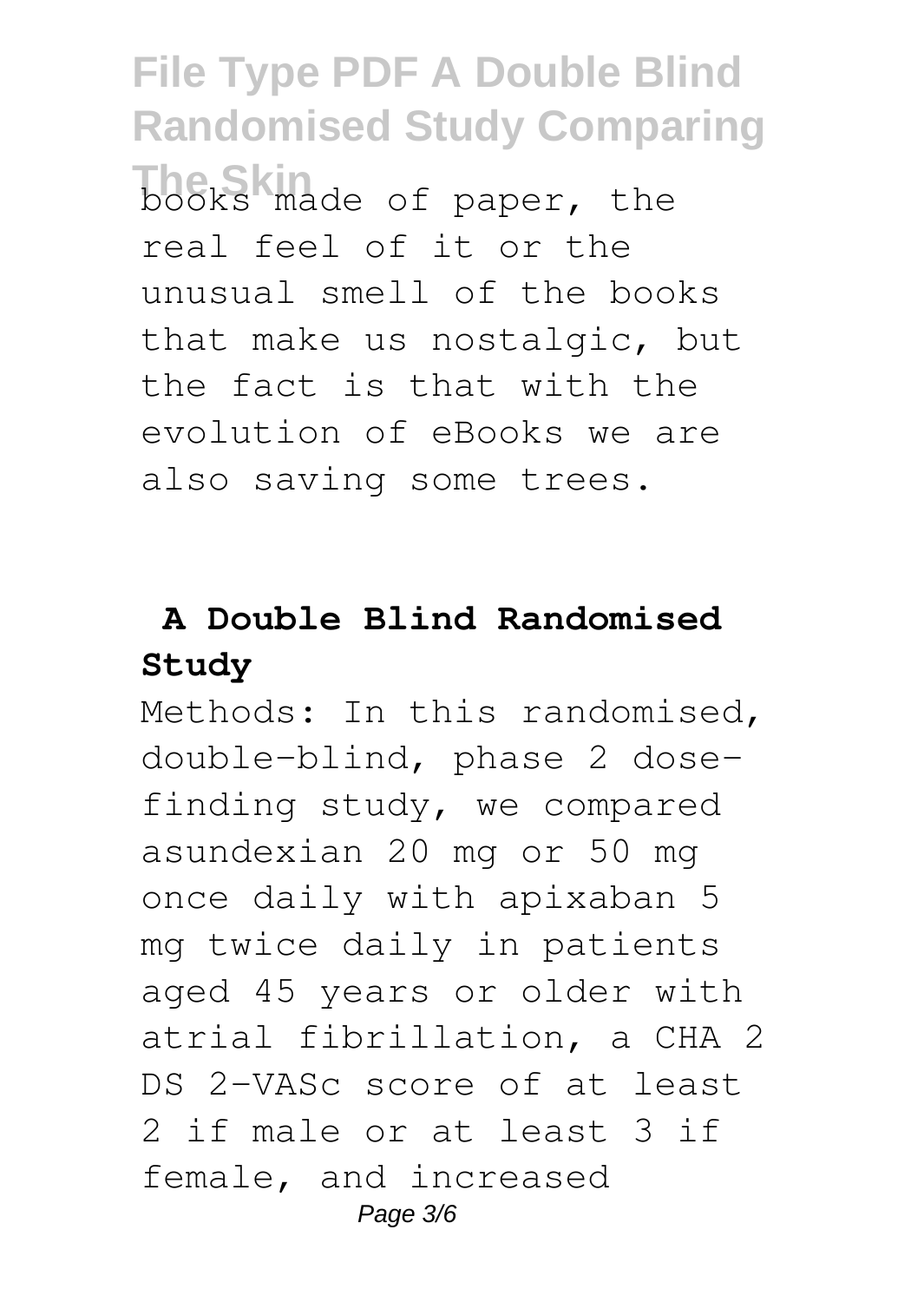**File Type PDF A Double Blind Randomised Study Comparing The Skin** risk. The study was conducted at 93 ...

# **Safety of the oral factor XIa inhibitor asundexian compared with ...**

Methods: This parallelgroup, double-blind, placebocontrolled trial-the Study of Mirtazapine for Agitated Behaviours in Dementia trial (SYMBAD)-was done in 26 UK centres. Participants had probable or possible Alzheimer's disease, agitation unresponsive to non-drug treatment, and a Cohen-Mansfield Agitation Inventory (CMAI) score of 45 or more.

#### **Study of mirtazapine for** Page  $4/6$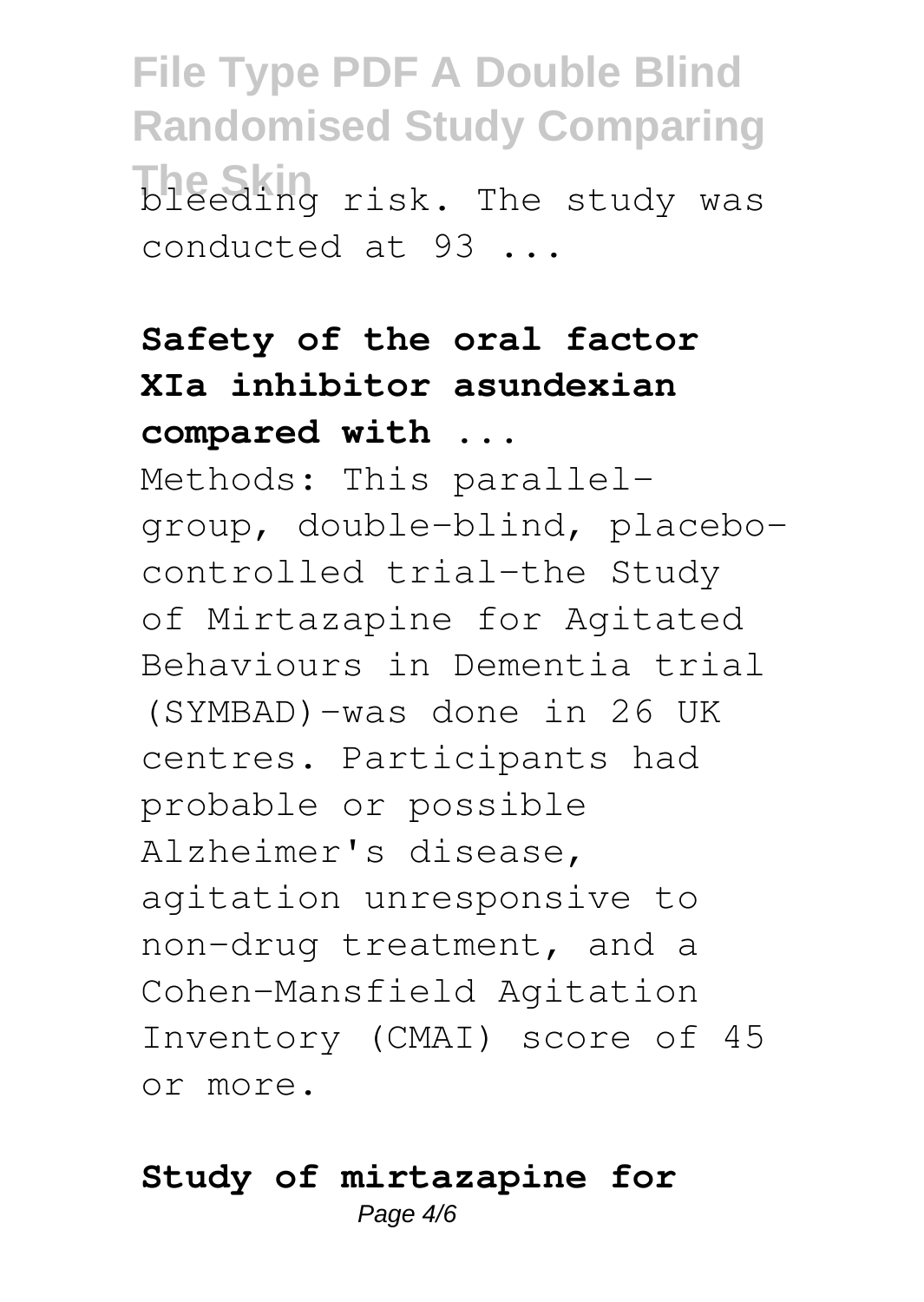**File Type PDF A Double Blind Randomised Study Comparing The Skin agitated behaviours in dementia (SYMBAD): a ...** COV-BARRIER is the first international, multicentre, double-blind, randomised, placebo-controlled trial designed to evaluate the potential benefit and safety of baricitinib plus standard of care (which included systemic corticosteroids and remdesivir) for the treatment of hospitalised adults with COVID-19, and is the first to report 60-day

...

## **Efficacy and safety of baricitinib for the treatment of hospitalised**

**...**

A phase three, multicentre, Page 5/6